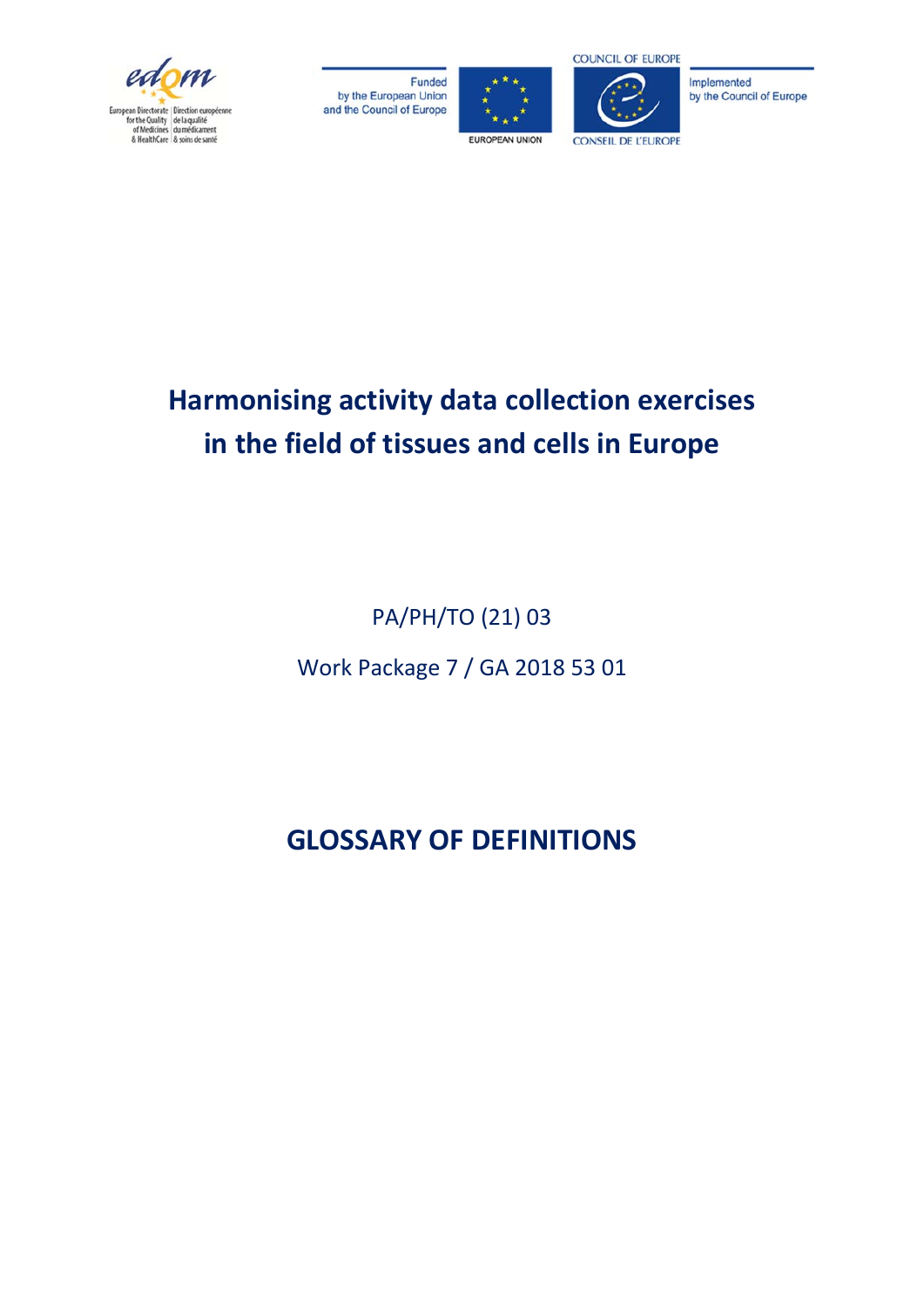





## **Glossary of definitions for data collection on activity of tissues and cells in Europe**

*This glossary of definitions is intended to facilitate the completion of the activity data collection exercise for tissues and cells, as per document 'Harmonising activity data collection exercises in the field of tissues and cells in Europe: Dataset for activity data reporting, PA/PH/TO (21) 02'. In some cases, the definitions included might not be suitable for other purposes (e.g. clinical practice). If a definition is not found among the terms included in this glossary, please refer to the Council of Europe Guide to the quality and safety of tissues and cells for human application.* 

**Application procedure:** Clinical application of tissues/cells in a recipient, regardless of the number of grafts used.

**Batch**: A defined quantity of starting material, packaging material or product processed in one process (or series of processes) so that it can be considered to be homogeneous.

**Cell product from one donor** (referring to haematopoietic progenitor cells)**:** Product obtained from one donor in the amount/dosage of haematopoietic progenitor cells needed for one patient for one transplantation procedure/episode/treatment course.

**Container**: Receptacle used to store tissues or cells as provided for clinical application.

Examples:

| <b>Musculoskeletal Tissue</b> | One individually packaged or contained graft (e.g. one femoral head,<br>one unit of demineralised bone, one container of bone chips, one<br>femoral strut, one osteochondral allograft, one tendon or part of a<br>tendon). |
|-------------------------------|-----------------------------------------------------------------------------------------------------------------------------------------------------------------------------------------------------------------------------|
| <b>Ocular Tissue</b>          | One individually packaged or contained graft (e.g. one cornea, one<br>piece of sclera).                                                                                                                                     |
| <b>Cardiac Tissues</b>        | One individually packaged or contained graft (e.g. one valve).                                                                                                                                                              |
| <b>Vessels</b>                | One individually packaged or contained graft (e.g. one package<br>containing one or more lengths of vessel).                                                                                                                |
| <b>Amniotic Membrane</b>      | One container of tissue, regardless of the area of tissue it contains.                                                                                                                                                      |

**Couple:** Two individuals who declare that they have an intimate physical relationship.

**Cycle**: The process (including medication or not) that leads to a unique collection of gametes (for donation or own use), to the single (at a unique time) use of gametes or to the transfer of one or more embryos in a single procedure.

**Dedicated oocyte donation**: A type of oocyte donation in which a specific donor is assigned to a specific recipient, who receives all of the donor's oocytes for a medically assisted reproduction treatment.

**Delivery:** The complete expulsion or extraction from a woman of one or more foetuses, after at least 22 completed weeks of gestational age, irrespective of whether they are live births or stillbirths. A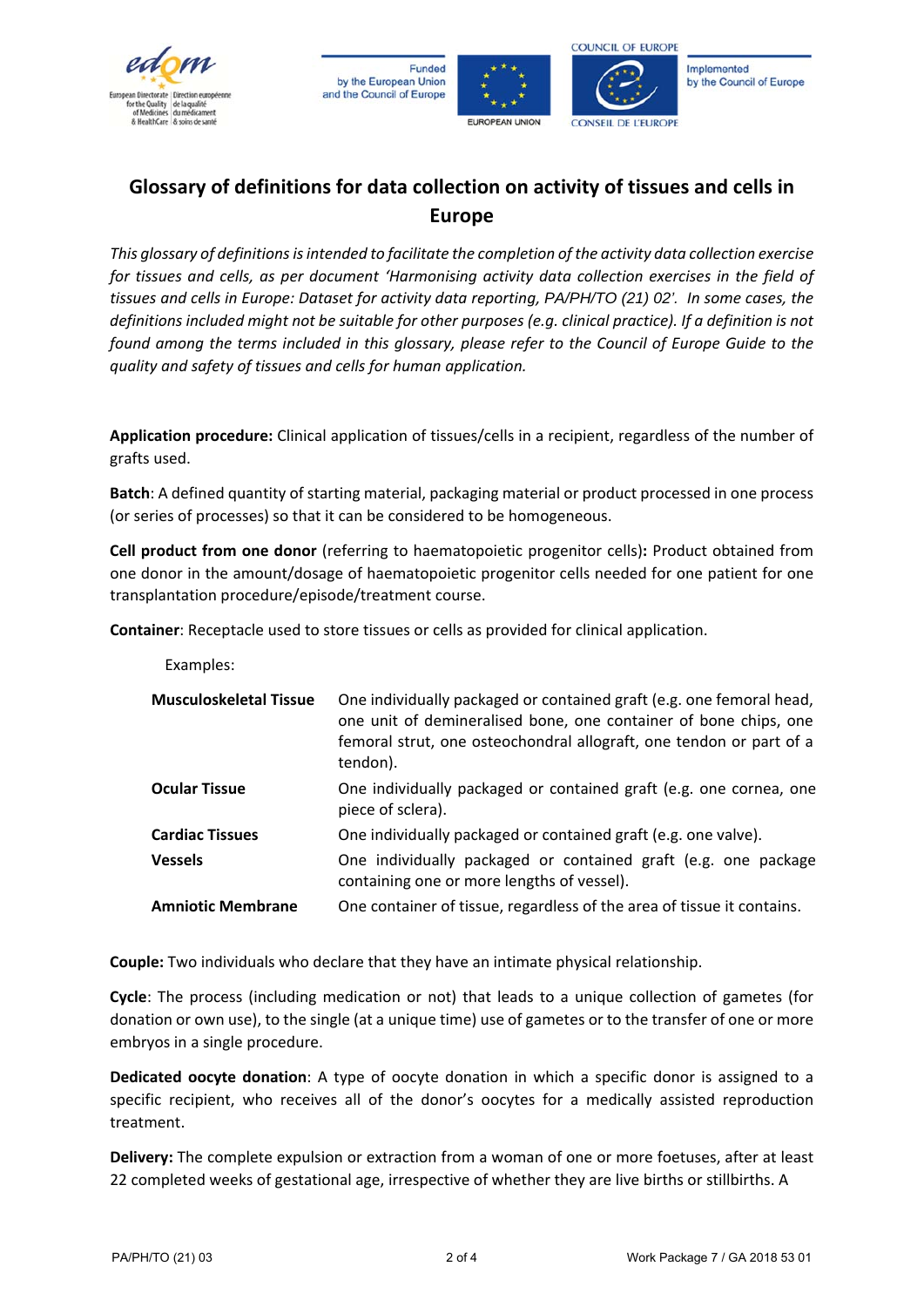





Implemented by the Council of Europe

delivery of either a single or multiple newborn is considered as one delivery. If more than one newborn is delivered, it is often recognised as a delivery with multiple births.

**Distribution**: Transportation and delivery of tissues, cells and/or embryos to an organisation responsible for human application in the EU.

**Donor:** An individual, living or deceased, who is a source of tissue, cells or embryos for human application and for other purposes including research, from whom tissues, cells and/or embryos have been retrieved.

**Embryo donation**: The process by which a woman (or couple) donates embryos to enable another woman (or couple) to conceive.

**End user**: Person or organisation responsible for the human application of tissues and cells.

**Export**: Transportation and delivery of tissues and cells intended for human application to tissue establishments or organisations responsible for human application outside the EU (i.e. in a third country).

**Fertility preservation:** The process of saving or protecting a person's oocytes, sperm and/or, reproductive (ovarian/testicular) tissue so they can use them to try to have biological children later in life.

**Import**: The act of bringing tissues or cells into an EU member state from a country outside the EU (i.e. a third country) for the purpose of human application, further processing or storage.

**Intra-uterine insemination (IUI):** Procedure in which processed sperm cells are transferred transcervically into the uterine cavity.

**Intracytoplasmic sperm injection (ICSI):** A procedure in which a single spermatozoon is injected into the oocyte cytoplasm.

*In vitro* **fertilisation (IVF):** MAR procedure that involves extracorporeal fertilisation. It includes conventional *in vitro* insemination and intracytoplasmic sperm injection.

**Live birth:** The complete expulsion or extraction from a woman of a product of fertilisation, after 22 completed weeks of gestational age which, after such separation, breathes or shows any other evidence of life, such as heart beat, umbilical cord pulsation or definite movement of voluntary muscles, irrespective of whether the umbilical cord has been cut or the placenta is attached. A birth weight of 500 grams or more can be used if gestational age is unknown. Live births refer to the individual newborn; for example, a twin delivery represents two live births.

**Medically assisted reproduction (MAR):** Reproduction brought about through various interventions that include *in vitro* handling of both human oocytes and sperm, or of embryos, for the purpose of treating different forms of fertility impairment and infertility. These include, but are not limited to, ovulation induction, ovarian stimulation, ovulation triggering, intra-uterine, intracervical and intravaginal insemination with semen of husband/partner or donor, *in vitro* fertilisation, embryo transfer and intracytoplasmic sperm injection.

**Non-partner procedures**: Any medically assisted reproduction method that involves procurement, processing, testing and/or storage of donated human gametes, zygotes, embryos and/or reproductive